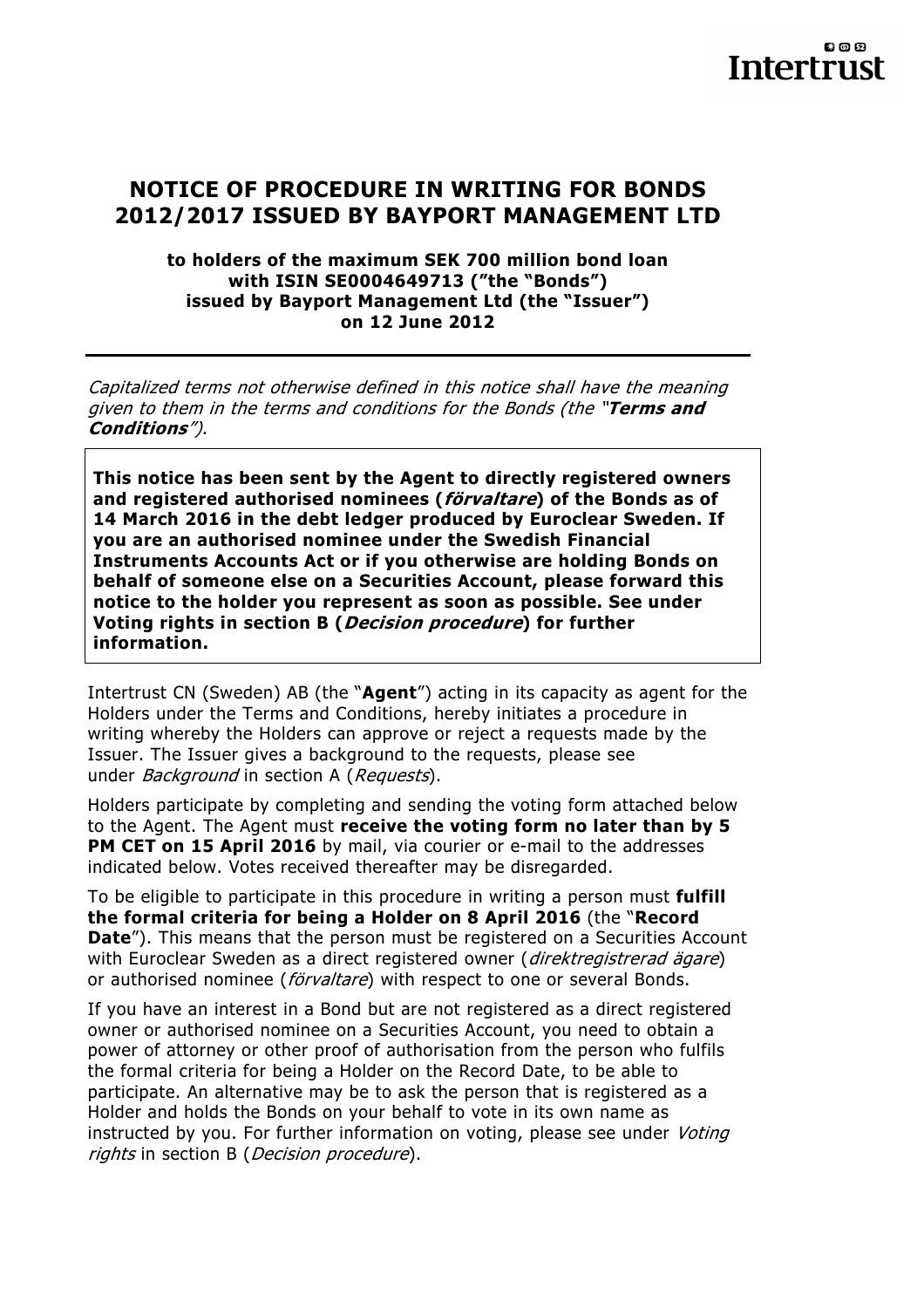Please contact the securities firm you hold your Bonds through if you do not know how your Bonds are registered or if you need authorisation or other assistance to participate.

## **Relevant dates**

| <b>14 March 2016</b>      | Record date for Holders to receive this<br>notice                                                                                                          |
|---------------------------|------------------------------------------------------------------------------------------------------------------------------------------------------------|
| <b>18 March 2016</b>      | Date of this notice                                                                                                                                        |
| 23 March 2016             | Notice deemed received by Holders and ten<br>banking days' reply period starts                                                                             |
| 8 April 2016              | Record Date for voting                                                                                                                                     |
| <b>15 April 2016</b>      | Last day for replies in this procedure in<br>writing                                                                                                       |
| On or about 18 April 2016 | Press release by the Issuer announcing the<br>outcome of this procedure in writing and<br>information on the implementation of any<br>approved resolutions |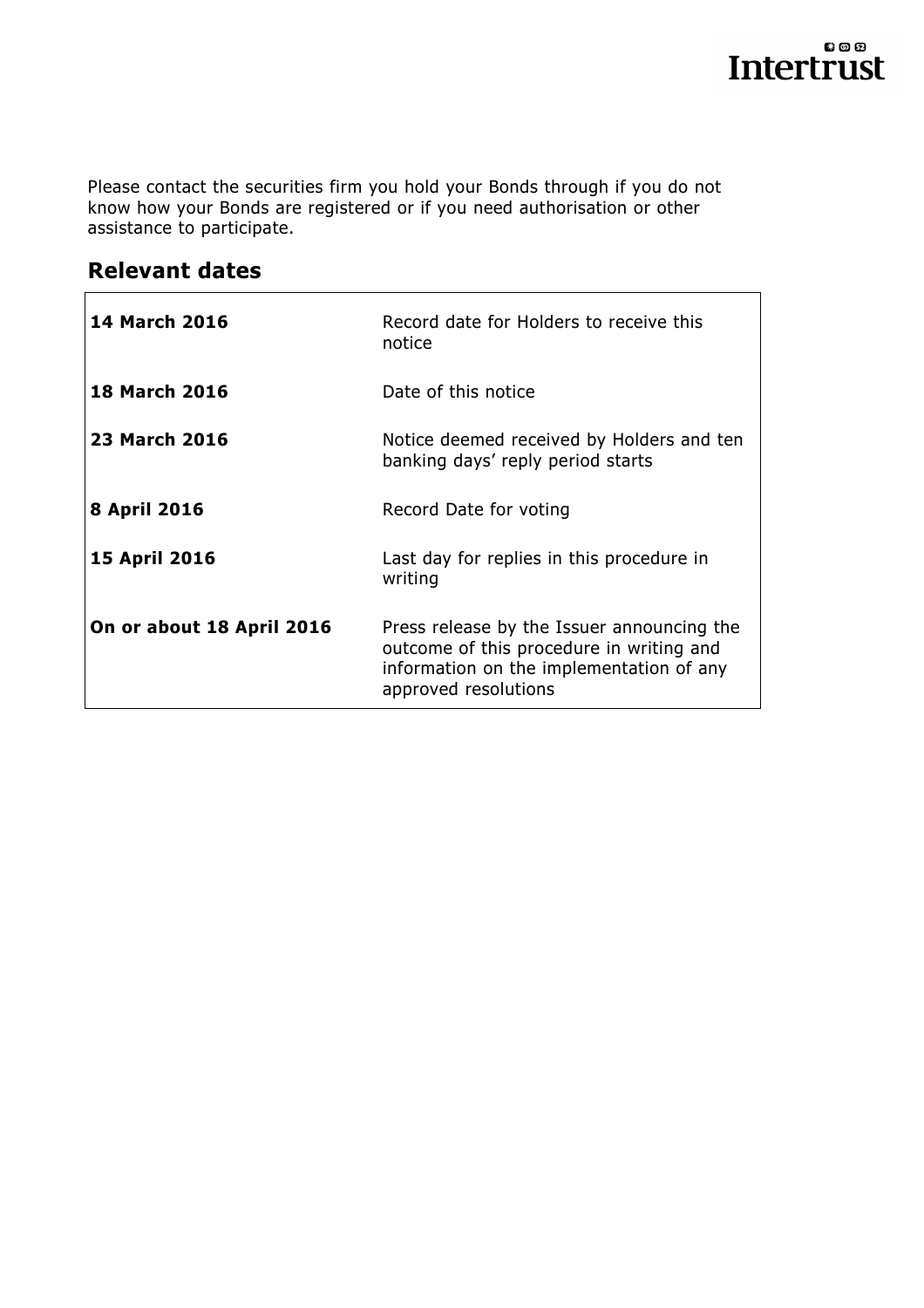# **A. Requests**

### **Background**

The Issuer intends to merge the maximum SEK 800 million bond loan with ISIN SE0005393477 ("**Bond 2013/2017**") issued by the Issuer on 23 September 2013 with the Bonds ("**Bond 2012/2017**") (the "**Bond Merger**").

If the Bond Merger is approved, holders of Bonds 2013/2017 will receive one (1) new Bond 2012/2017 in exchange for each Bond 2013/2017 held on a record date to be specified by the Issuer in a press release, please see under Implementation in section B (*Decision procedure*). Upon the completion of the Bond Merger, the aggregate outstanding Nominal Amount of Bond 2012/2017 will be increased with the aggregate outstanding nominal amount of Bond 2013/2017 and Bond 2013/2017 will be cancelled and cease to exist.

After the Bond Merger, Bond 2013/2017 and Bond 2012/2017 will be governed by the same terms and conditions (*i.e.*, the terms and conditions for Bond 2012/2017), have an aggregate nominal amount of SEK 1.5 billion and have the same ISIN (SE0004649713) and Nominal Amount (SEK 1 million).

A blacklined version of the Terms and Conditions setting forth the purported changes to be made as a result of the Bond Merger is attached hereto as Appendix 1 (a). The main changes relate to (i) increasing the maximum aggregate nominal amount to SEK 1.5 billion, (ii) adjusting the number of shares in the definitions of the Founder and Kinnevik Ownership Events to reflect the share split of the Issuer's shares and (iii) clarifying that the purpose of the bond loan is general corporate purposes, including acquisitions.

Immediately following the Bond Merger becoming legally effective, the Issuer intends to align the Terms and Conditions for Bond 2012/2017 (*i.e.*, the combined bond after the Bond Merger) with the terms and conditions for the maximum SEK 1.5 billion bond loan with ISIN SE0007577358 issued by the Issuer on 23 October 2015 (the "**Alignment of the Terms and Conditions**").

A blacklined version of the Terms and Conditions setting forth the purported changes to be made as a result of the Alignment of the Terms and Conditions is attached hereto as Appendix 1 (b). The main changes relate to (i) aligning the financial covenants "ratio of Funds From Operations to Interest Expense" and "ratio of Net Interest-Bearing Debt to Loan Book", (ii) increasing the maximum aggregate nominal amount to SEK 1.5 billion, (iii) adjusting the number of shares in the definitions of the Founder and Kinnevik Ownership Events to reflect the share split of the Issuer's shares and (iv) clarifying that the purpose of the bond loan is general corporate purposes, including acquisitions.

A separate procedure in writing for Bond 2013/2017 has been instigated simultaneously with this procedure in writing to resolve upon the same matters as described in this notice.

In the Issuer's opinion, the Bond Merger will be beneficial to both sets of bondholders and the increased outstanding volume is expected to optimise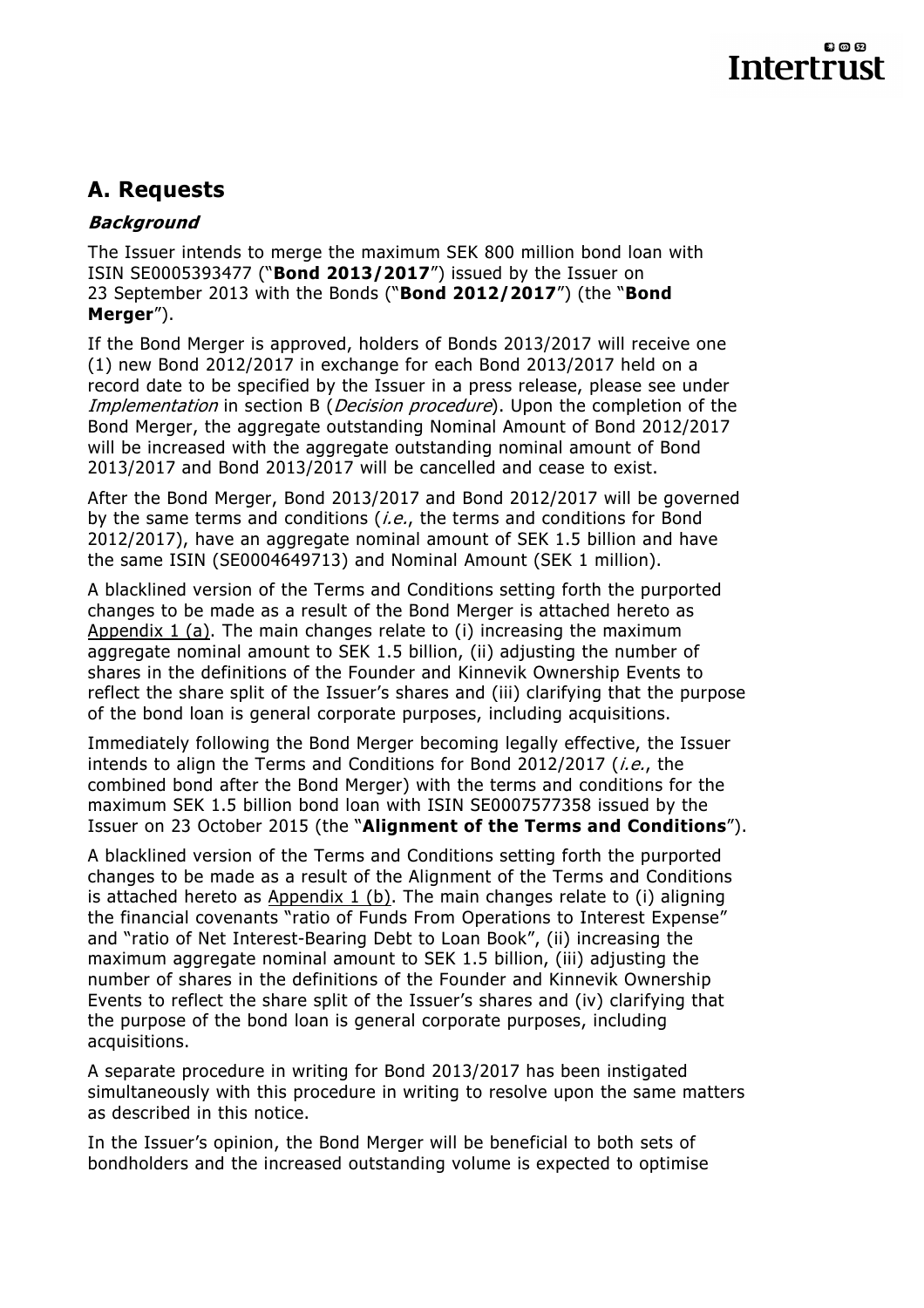liquidity, trading and pricing of the Issuer's bonds. The Bond Merger and the subsequent Alignment of the Terms and Conditions will also simplify and streamline the Issuer's administration of its outstanding bond loans and strengthen the Issuers efficiency on the capital markets.

### **Requests**

The Issuer requests that the Holders approve the proposed resolutions set out below (the "**Requests**").

- **1. The first Request is to approve the Bond Merger and, if approved, that the Bond Merger shall take legal effect immediately and that the second Request (below) shall be voted upon as if the approved Bond Merger had been implemented. By approving the Bond Merger, the Holders also approve the Terms and Conditions to be modified to enable the Bond Merger as set forth in Appendix 1 (a).**
- **2. The second Request is to approve the Alignment of the Terms and Conditions as set forth in Appendix 1 (b).**

The first request is conditional upon that the corresponding procedure in writing for Bond 2013/2017 approves the first Request.

The second Request is conditional upon that this procedure in writing, and the corresponding procedure in writing for Bond 2013/2017, has approved the first Request (including that the Bond Merger will take legal effect immediately). Following such approvals, the votes from both procedures in writing shall be combined and the majority requirement for the second Request will be fulfilled if a qualified majority of the combined nominal amount for which bondholders reply in this procedure in writing and the corresponding procedure in writing for Bond 2013/2017 vote in favour of the Alignment of the Terms and Conditions, as set forth under *Majority* in section B (*Decision procedure*).

Appendix 1 (a) and Appendix 1 (b) are alternative versions of the Terms and Conditions. The changes in Appendix 1 (a) shall be adopted if only the first Request is approved and the changes in Appendix 1 (b) shall be adopted if both the first and second Requests are approved.

## **B. Decision procedure**

The Agent will determine if received replies are eligible to participate and calculate the result.

The minutes from this procedure in writing shall be held available for the Holders at the Issuer and at the Agent.

A matter decided will be binding for all Holders, irrespective of them responding in this procedure in writing.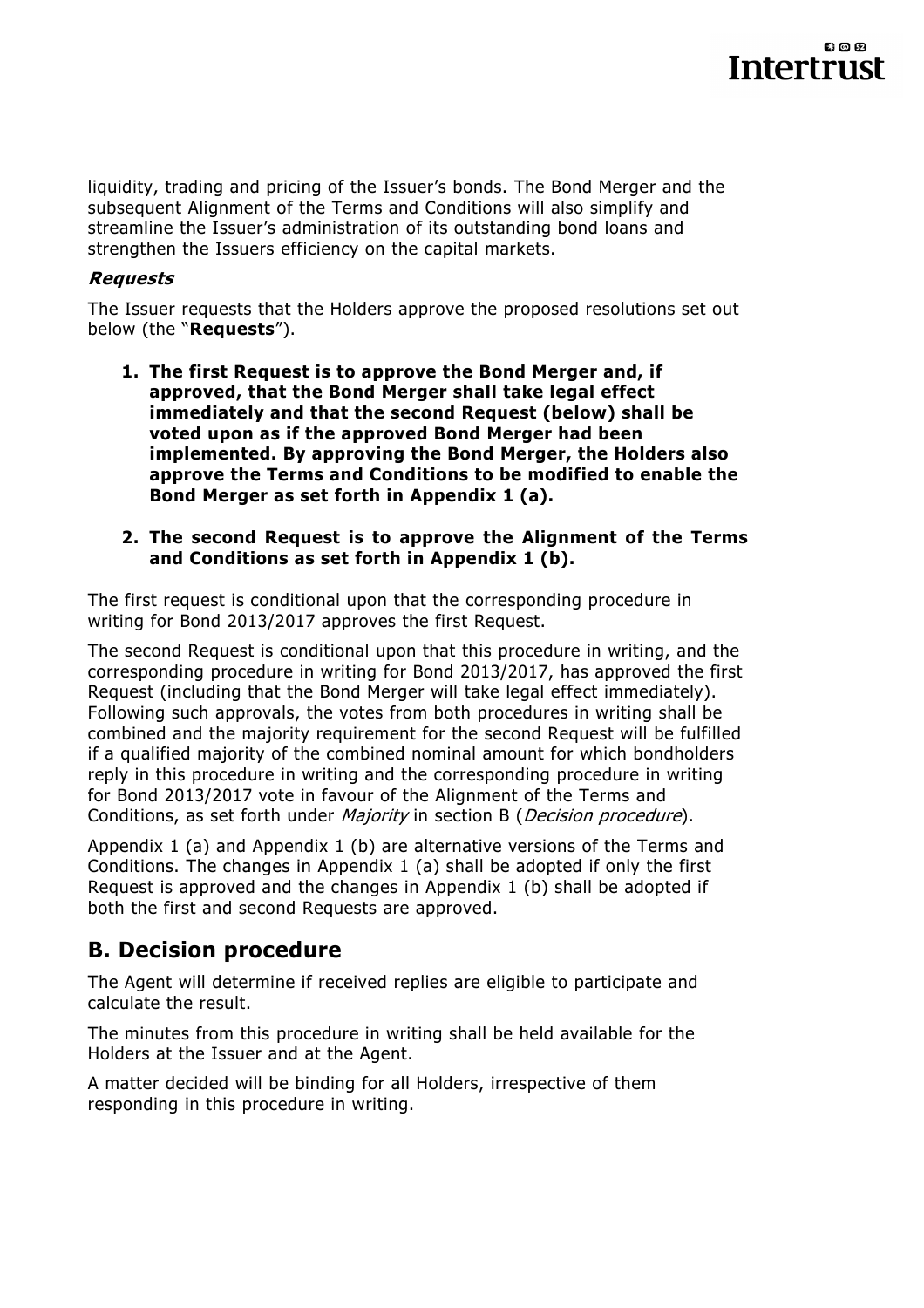#### **Implementation and tax considerations**

Information about the decisions taken in this procedure in writing, and the corresponding procedure in writing for Bond 2013/2017, will be sent by notice to the Holders, be published as a press release and published on the websites of the Issuer and the Agent.

**The press release will be issued on or about 18 April 2016 and contain information regarding (i) the record date on which a holder of Bonds 2013/2017 must be registered in order to receive new Bonds 2012/2017 in the Bond Merger, (ii) the cancellation date of Bond 2013/2017, (iii) the settlement date of the increase of the aggregate outstanding Nominal Amount of Bond 2012/2017 and (iv) the expected listing date of the new Bonds 2012/2017 on Nasdaq Stockholm.** 

The following summary of certain tax considerations that may arise as result of the Bond Merger is based on current Swedish tax legislation and is intended only as general information for bondholders who are tax resident in Sweden for tax purposes. The tax consequences outlined below are those in the view of the Issuer based on an assessment obtained from an external tax adviser. However it cannot be excluded that the Swedish Tax Agency may have a different view of the tax consequences of the Bond Merger. It is therefore recommended that each bondholder openly discloses the facts and circumstances of the Bond Merger in its income tax return to avoid any potential penalties.

The Bond Merger whereby holders of Bonds 2013/2017 will receive one (1) new Bond 2012/2017 in exchange for each Bond 2013/2017 should not be viewed as a taxable disposal for holders of Bond 2013/2017. Instead, the cost basis of Bond 2013/2017 should be allocated to the received new Bonds 2012/2017.

The Bond Merger will be implemented without withholding or deduction for any applicable taxes.

Each bondholder must make its own determination as to the tax consequences of the Bond Merger and is recommended to consult a tax adviser for information with respect to the special tax consequences that may arise in each individual case, including the applicability and effect of foreign income tax rules, provisions contained in double taxation treaties and other rules, which may be applicable.

#### **Voting rights**

Anyone who wishes to participate in this procedure in writing must on 8 April 2016:

(i) be registered on the Securities Account as a direct registered owner (direktregistrerad ägare); or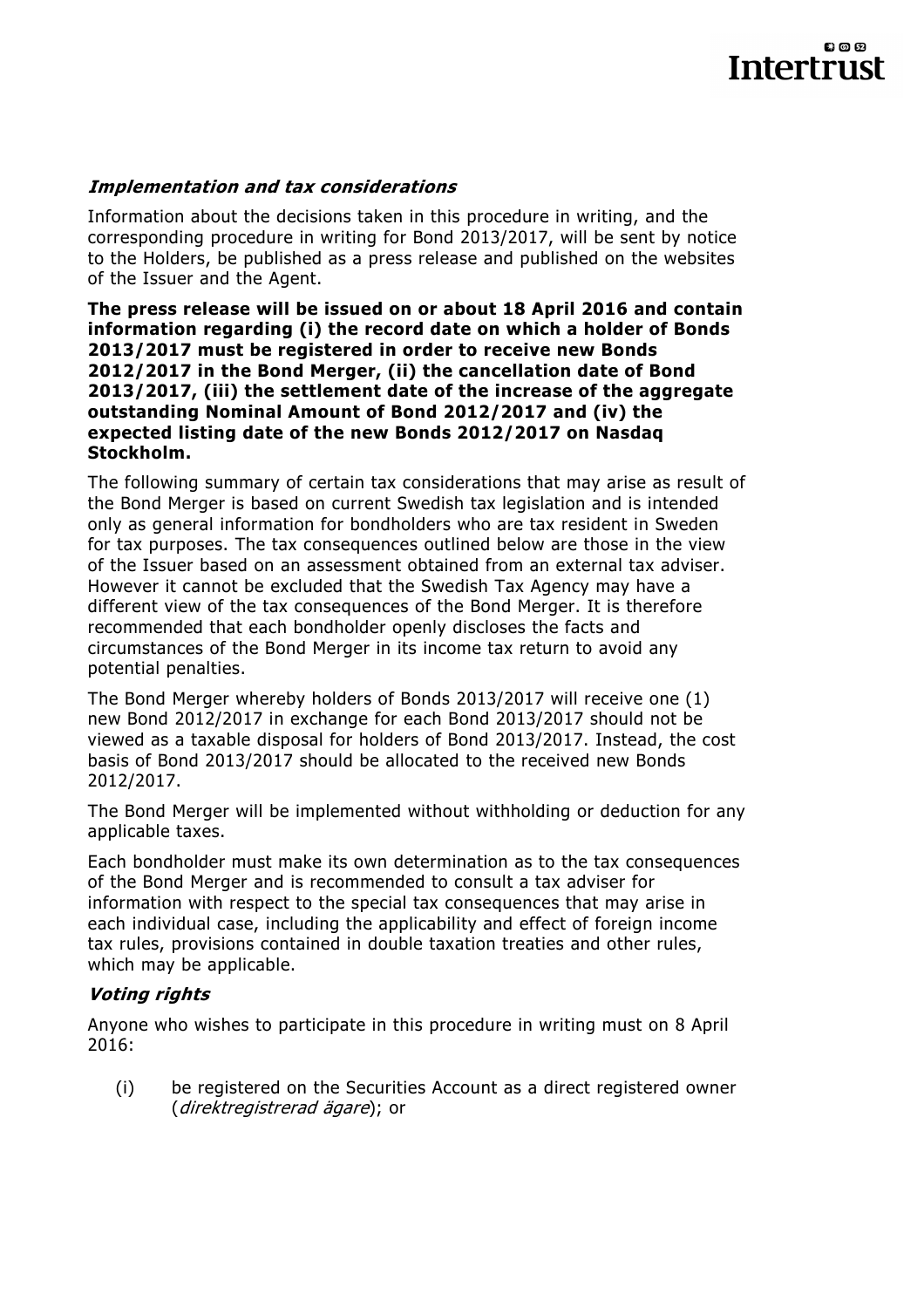(ii) be registered on the Securities Account as authorised nominee (förvaltare),

with respect to one or several Bonds.

If you are not registered as a direct registered owner, but your Bonds are held through a registered authorised nominee (*förvaltare*) or another intermediary, you may have two different options to influence the voting for the Bonds.

- (a) You can ask the authorised nominee or other intermediary that holds the Bonds on your behalf to vote in its own name as instructed by you.
- (b) You can obtain a power of attorney or other authorisation from the authorised nominee or other intermediary and send in your own voting form based on the authorisation. If you hold your Bonds through several intermediaries, you need to obtain authorisation directly from the intermediary that is registered in the Securities Account, or from each intermediary in the chain of holders, starting with the intermediary that is registered in the Securities Account as authorised nominee or direct registered owner.

Whether one or both of these options are available to you depends on the agreement between you and the authorised nominee or other intermediary that holds the Bonds on your behalf (and the agreement between the intermediaries, if there are more than one).

The Agent recommends that you contact the securities firm that holds the Bonds on your behalf for assistance, if you wish to participate in this procedure in writing and do not know how your Bonds are registered or need authorisation or other assistance to participate.

Bonds held by the Issuer or any of its subsidiaries do not entitle to any voting rights.

#### **Quorum**

Quorum only exists if Holders representing twenty (20) per cent. of the Nominal Amount reply to the request in this procedure in writing.

Bonds held by the Issuer or any of its subsidiaries shall not be considered when calculating if a quorum exists.

If a quorum does not exist, the time for replies in this procedure in writing shall be extended with ten (10) Banking Days, provided that the relevant proposal has not been withdrawn by the Issuer. No quorum requirement will apply to such prolonged procedure in writing.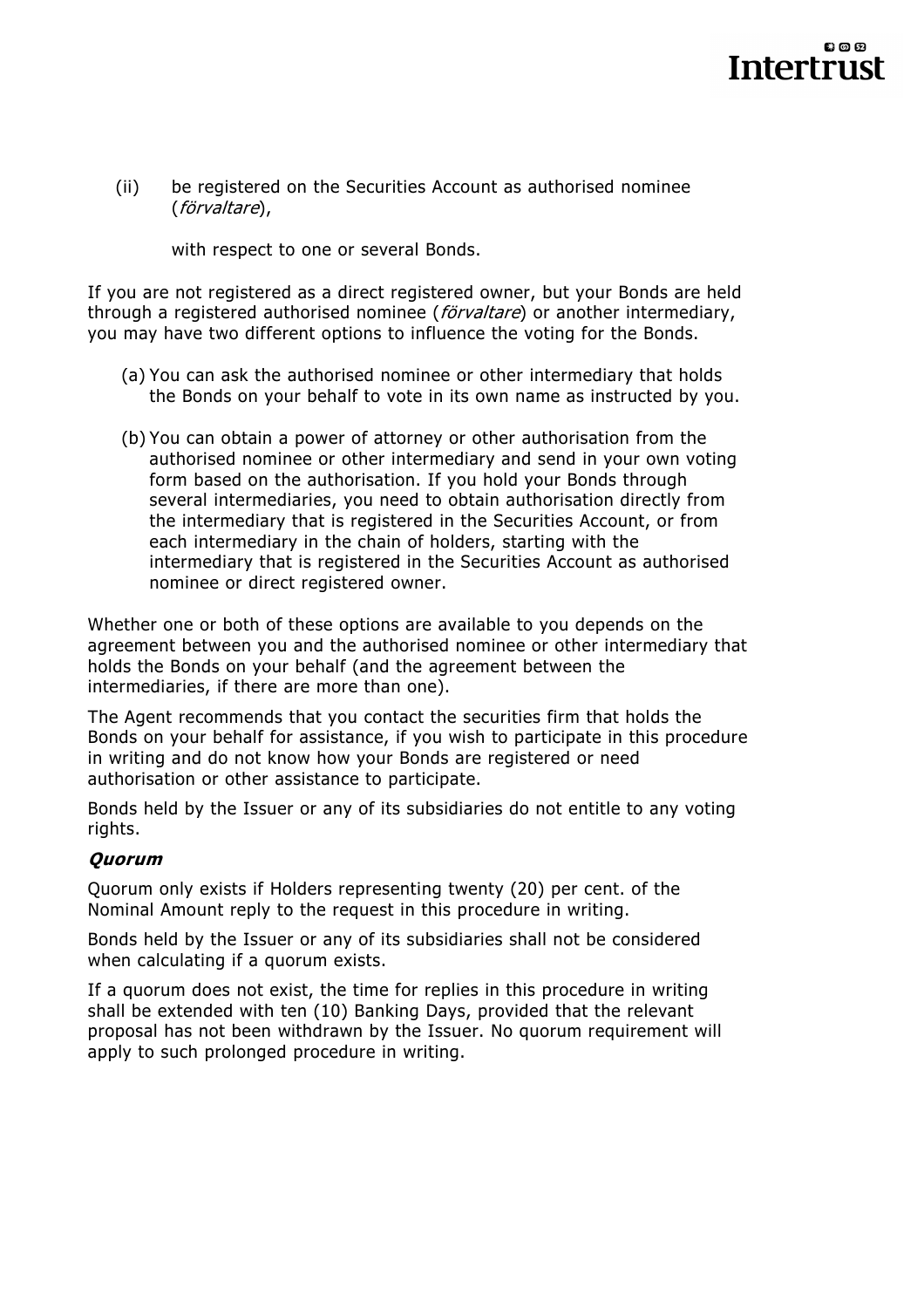### **Majority**

- 1. At least two thirds  $(2/3)^1$  of the Nominal Amount for which Holders reply in this procedure in writing must consent to the first Request in order for it to be approved.
- 2. At least two thirds (2/3) of the combined nominal amount for which bondholders reply in this procedure in writing and the corresponding procedure in writing for Bond 2013/2017 must consent to the second Request in order for it to be approved.

### **Final date to vote in this procedure in writing**

The Agent must have received the votes by mail, courier or e-mail to the address indicated below no later than at 5 PM CET on 15 April 2016. Votes received thereafter may be disregarded.

### **Address for sending replies**

By regular mail: Intertrust CN (Sweden) AB Att: Anna Litewka (Director) PO Box 162 85 103 25 Stockholm

By courier: Intertrust CN (Sweden) AB Att: Anna Litewka (Director) Sveavägen 9 111 57 Stockholm Sweden

 $\overline{a}$ 

By e-mail: E-mail: trustee@intertrustgroup.com

 $<sup>1</sup>$  The Bond 2013/2017 investors were upon their investment informed of the possibility of a Bond Merger,</sup> which is also explicitly stated in the terms and conditions for Bond 2013/2017. With respect to the first Request, the corresponding majority requirement in the procedure in writing for Bond 2013/2017 is that more than fifty (50) per cent. of the nominal amount for which holders reply in that procedure in writing consent to the first Request in order for it to be approved.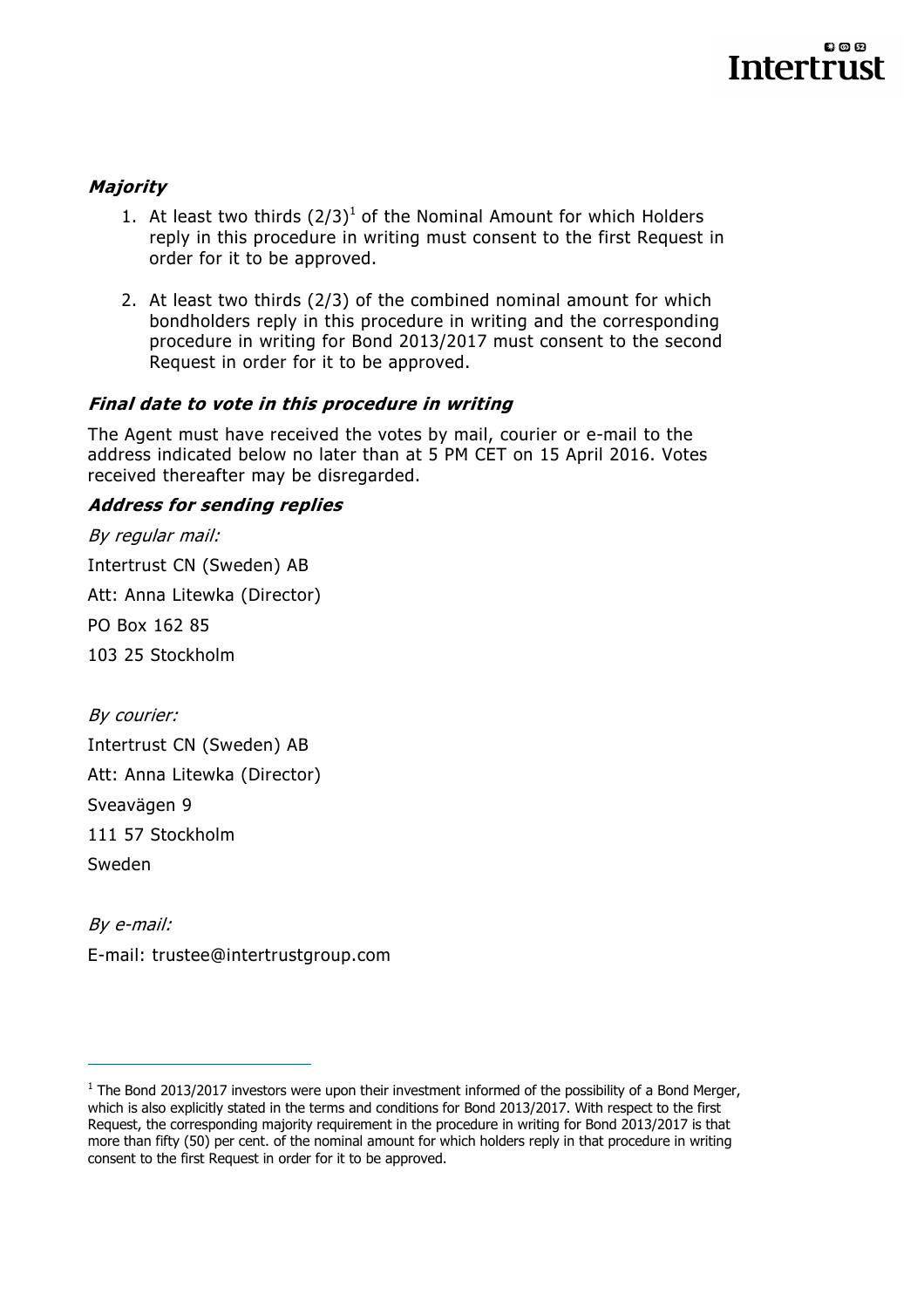## **VOTING FORM**

#### **for the procedure in writing initiated on 18 March 2016 in the bond loan with ISIN SE0004649713 issued by Bayport Management Ltd**

Bayport Management Ltd requests that the Holders approve the proposals as set out in the notice of the procedure in writing (the Requests).

The Agent is hereby empowered to enter into all necessary documentation required to implement the proposals, in the event that the Requests are approved.

## **Reply**

| Name of person/entity voting: |  |
|-------------------------------|--|
|                               |  |

Nominal Amount voted for:

### **FIRST REQUEST**

The undersigned hereby (put a cross in the appropriate box):

| <b>Approve</b> | Reject | <b>Refrain from voting</b>                                                |  |
|----------------|--------|---------------------------------------------------------------------------|--|
|                |        | with respect to the first Request (regarding approval of the Bond Merger) |  |

#### **SECOND REQUEST**

The undersigned hereby (put a cross in the appropriate box):

| <b>Approve</b>            | <b>Reject</b> | <b>Refrain from voting</b>                                                 |  |
|---------------------------|---------------|----------------------------------------------------------------------------|--|
| the Terms and Conditions) |               | with respect to the second Request (regarding approval of the Alignment of |  |

SIGNATURE AND CONTACT INFORMATION ON THE NEXT PAGE REQUIRED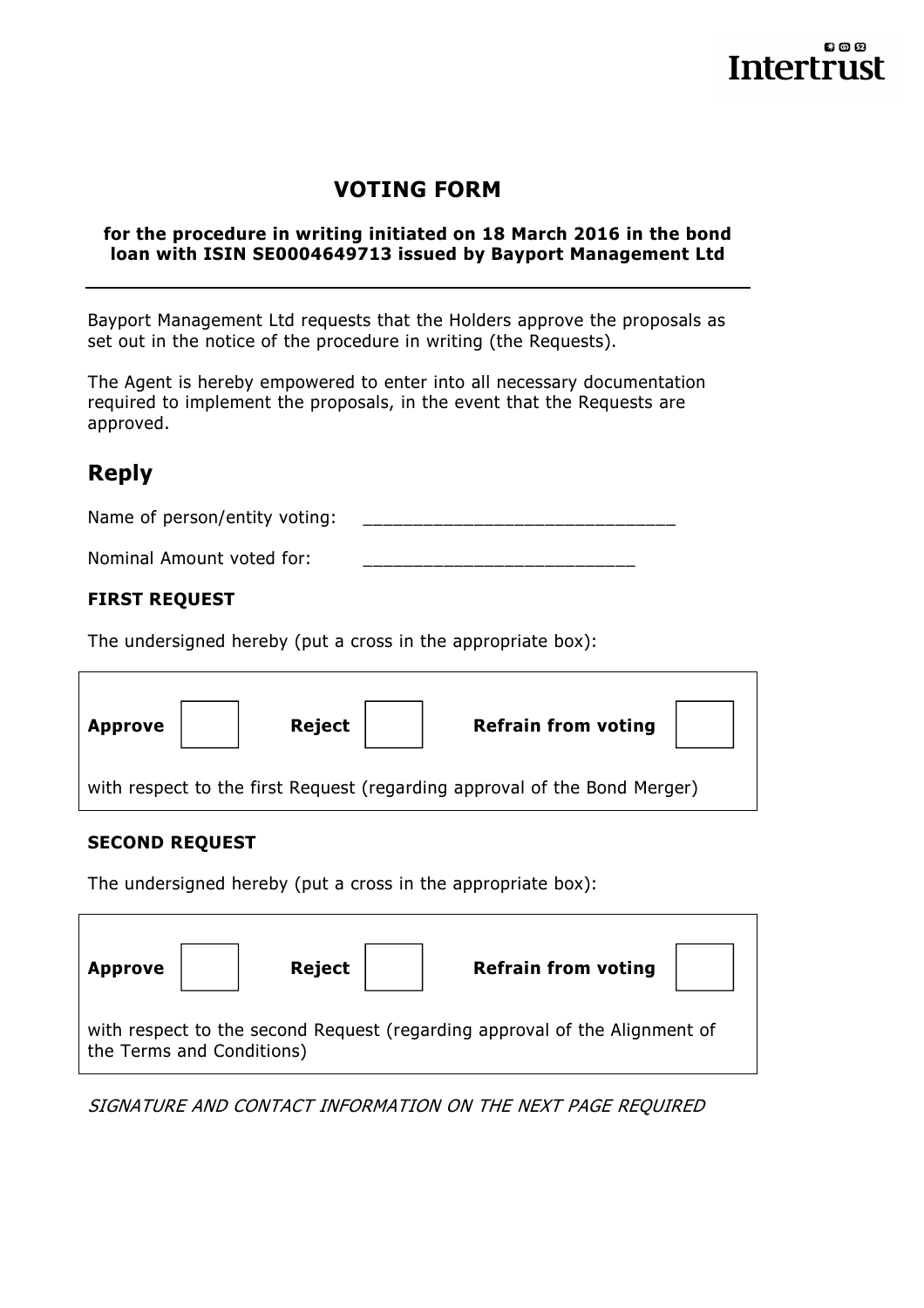

Signature

Name in print:

Contact information

Email:

Tel:

**NOTE**: Please attach a power of attorney/authorisation if the person/entity voting is not registered on the Securities Account as a direct registered owner or authorised nominee. The voting form shall be signed by an authorised signatory. A certified copy of a registration certificate or a corresponding authorisation document for the legal entity (except for registered authorized nominees) shall be appended to the voting form for any legal entity voting. The registration certificate, where applicable, may not be older than one year.

\_\_\_\_\_\_\_\_\_\_\_\_\_\_\_\_\_\_\_\_\_\_\_\_\_\_\_\_\_\_\_\_\_\_\_\_\_\_\_\_\_\_\_\_\_\_\_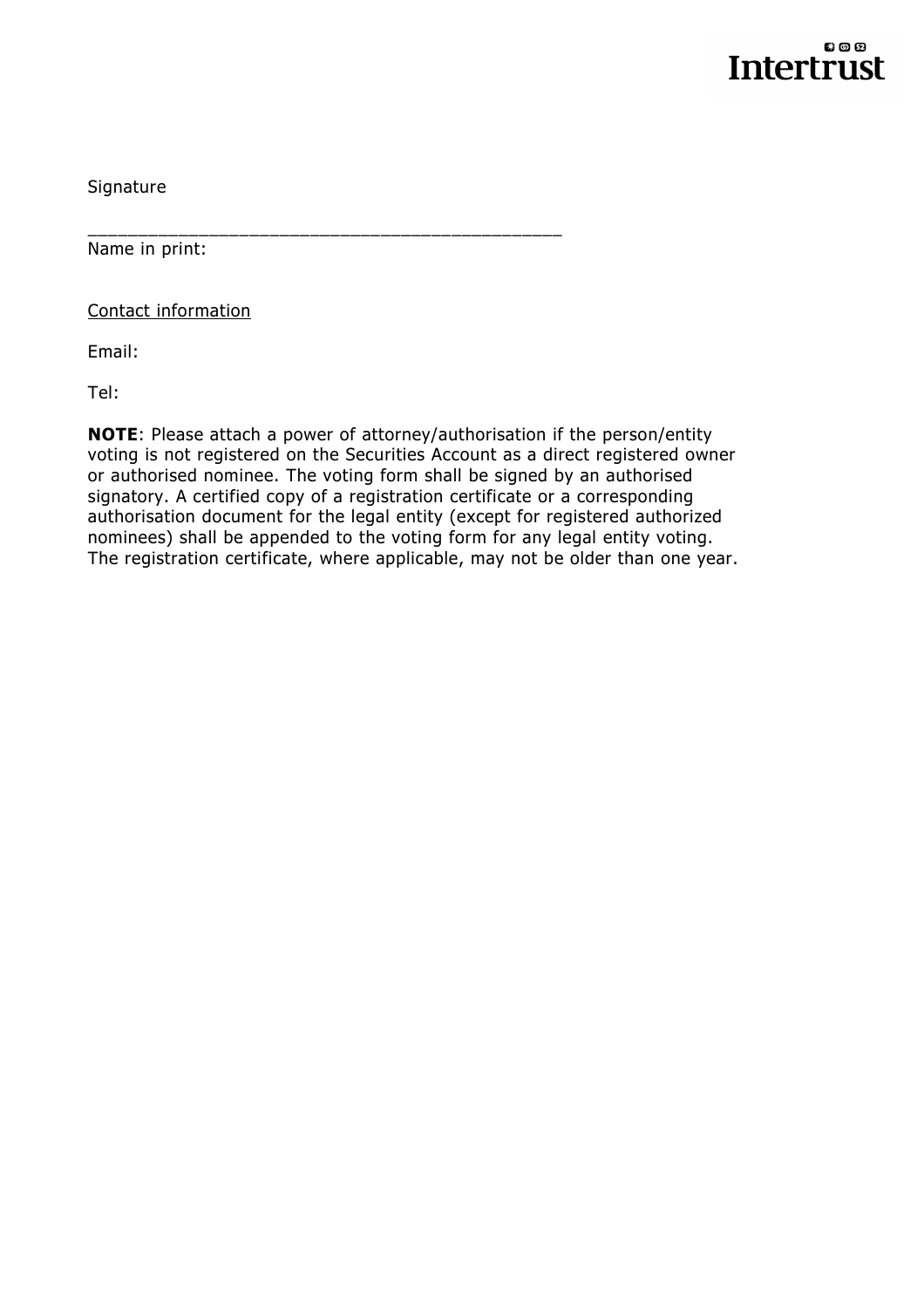## **POWER OF ATTORNEY/AUTHRISATION<sup>2</sup>**

**for the procedure in writing initiated on 18 March 2016 in the bond loan with ISIN SE0004649713 issued by Bayport Management Ltd** 

Authorised Person<sup>3</sup>:

| Nominal Amount <sup>4</sup> : |  |
|-------------------------------|--|
|-------------------------------|--|

| Grantor of authority <sup>5</sup> : |  |
|-------------------------------------|--|
|-------------------------------------|--|

We hereby confirm that the authorised person specified above has the right to vote for the Nominal Amount set out above. This power of attorney is only valid for the period of the procedure in writing.

We represent an aggregate Nominal Amount of  $6:$  \_\_\_\_\_\_\_\_\_\_\_\_\_\_\_\_\_\_\_\_\_\_\_\_\_\_\_\_\_\_\_

We are (put a cross in the appropriate box):



Registered as authorised nominee in the Securities Account



Registered as direct registered owner in the Securities Account



Other intermediary and hold the Notes

\_\_\_\_\_\_\_\_\_\_\_\_\_\_\_\_\_\_\_\_\_\_\_\_\_\_\_\_\_\_\_\_\_\_\_\_\_\_\_\_\_\_\_\_\_\_\_

through<sup>7</sup> \_\_\_\_\_\_\_\_\_\_\_\_\_\_\_\_\_\_\_\_\_\_\_\_\_\_\_\_\_\_\_\_\_

Date:

 $\overline{a}$ 

**Signature** 

Name in print:

 $^{2}$  Use this form to confirm a person's/entity's authority to vote if the person is not registered as a direct registered owner or an authorised nominee.<br>3 lnoort the name of the norsen/ontity that al

Insert the name of the person/entity that should be authorised to vote.

 $\frac{4}{1}$  Insert the total nominal amount the Authorised Person should be able to vote for.

 $\frac{5}{3}$  Insert the name of entity/person confirming the authority.

 $\frac{6}{1}$  The total Nominal Amount the undersigned represents.

<sup>7</sup> Mark this option if the undersigned is not registered as authorised nominee or direct registered owner in the Securities Account kept by Euroclear Sweden. Please insert the name of the firm the undersigned hold the bonds through.